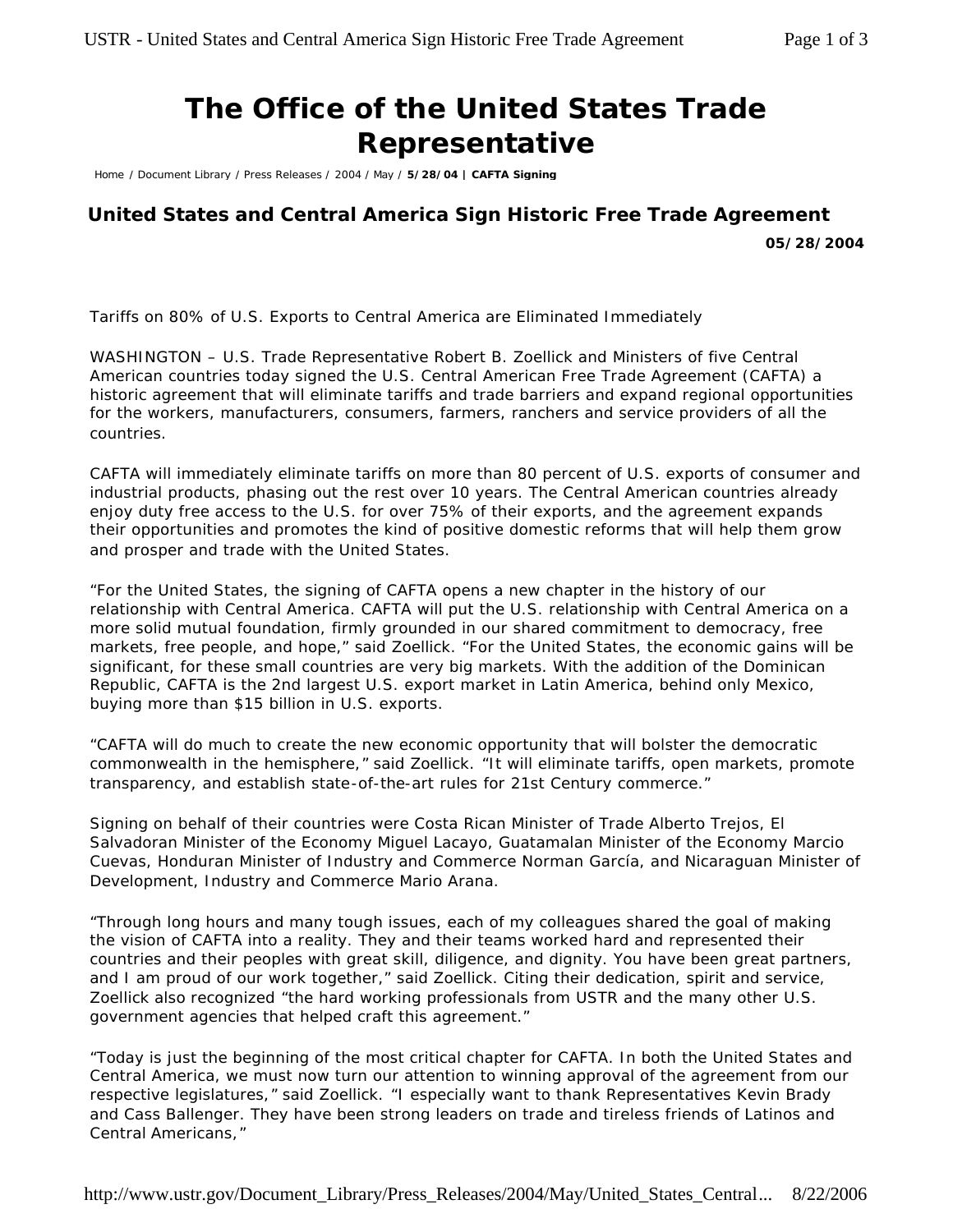Zoellick noted the importance of Congressional passage of Trade Promotion Authority in 2002, and thanked business and farm leaders for their strong support. CAFTA has been endorsed by every national business association and virtually every farm association.

Negotiations began in January 2003. Following nine rounds of negotiations, agreement was reached with El Salvador, Guatemala, Honduras, and Nicaragua on December 17, 2003, and with Costa Rica on January 25, 2004. The draft text was made available to the general public on January 28, 2004, only three days after conclusion of the negotiations and three weeks before the President notified Congress on February 20, 2004 of his intent to enter into the CAFTA. Negotiations to include the Dominican Republic in CAFTA began in January 2004 and concluded on March 15, 2004, but a period of Congressional consultation on that agreement required under the Trade Act has not yet concluded. A date for signing an agreement that includes the Dominican Republic will be announced after those consultations are complete. Carolina Mejía, Ambassador to the FTAA and FTA Negotiations, participated in the CAFTA signing ceremony as an observer representing the Dominican Republic. The Administration plans to submit a single legislative package to Congress that includes CAFTA and the Dominican Republic together.

The signing of the final agreement, a 2,400 page document, took place in the Hall of the Americas at the headquarters of the Organization of American States (OAS), where President Bush first announced his plan to negotiate an FTA with Central America during a speech in January 2002. The OAS is an elegant, historical building that hosts the Permanent Council meetings of the OAS and has been the site of numerous ceremonies marking important events in the Americas. The OAS will also serve as the depository of the official CAFTA documents.

The United States and Central America enjoy a strong and growing trade partnership. U.S. exports to the CAFTA countries have grown over 70 percent since 1996, totaling \$10.9 billion in 2003.

CAFTA is a key export market for important U.S. manufacturing sectors such as information technology products, agricultural and construction equipment, paper products, chemicals and medical and scientific equipment, all of which will enjoy immediate duty-free access. More than half of current U.S. farm exports to Central America will become duty-free immediately, including high quality cuts of beef, cotton, wheat, soybeans, key fruits and vegetables, processed food products, and wine, among others. Each of the 50 U.S. states and the District of Columbia export to the CAFTA region. The leading states exporting to CAFTA countries are Florida, North Carolina, Texas, Louisiana, California, Georgia, Alabama, Massachusetts, South Carolina, and Pennsylvania.

## **Background**

The United States is working to open markets globally in the Doha World Trade Organization (WTO) negotiations; regionally, through APEC and the Free Trade Area (FTAA) of the Americas negotiations; and bilaterally, with FTAs.

The U.S. has completed FTAs with nine countries – the five countries of Central America, the Dominican Republic, Australia, Morocco and Bahrain - over the past six months. New and pending FTA partners, taken together, would constitute America's third largest export market and the sixth largest economy in the world.

Negotiations were completed on May 27 with Bahrain. Last month, the United States and Panama conducted their first round of free trade negotiations with Colombia, Ecuador and Peru in mid-May, and negotiations with Thailand are expected to begin shortly. In addition the United States is negotiating with the five nations of the Southern African Customs Union (SACU).